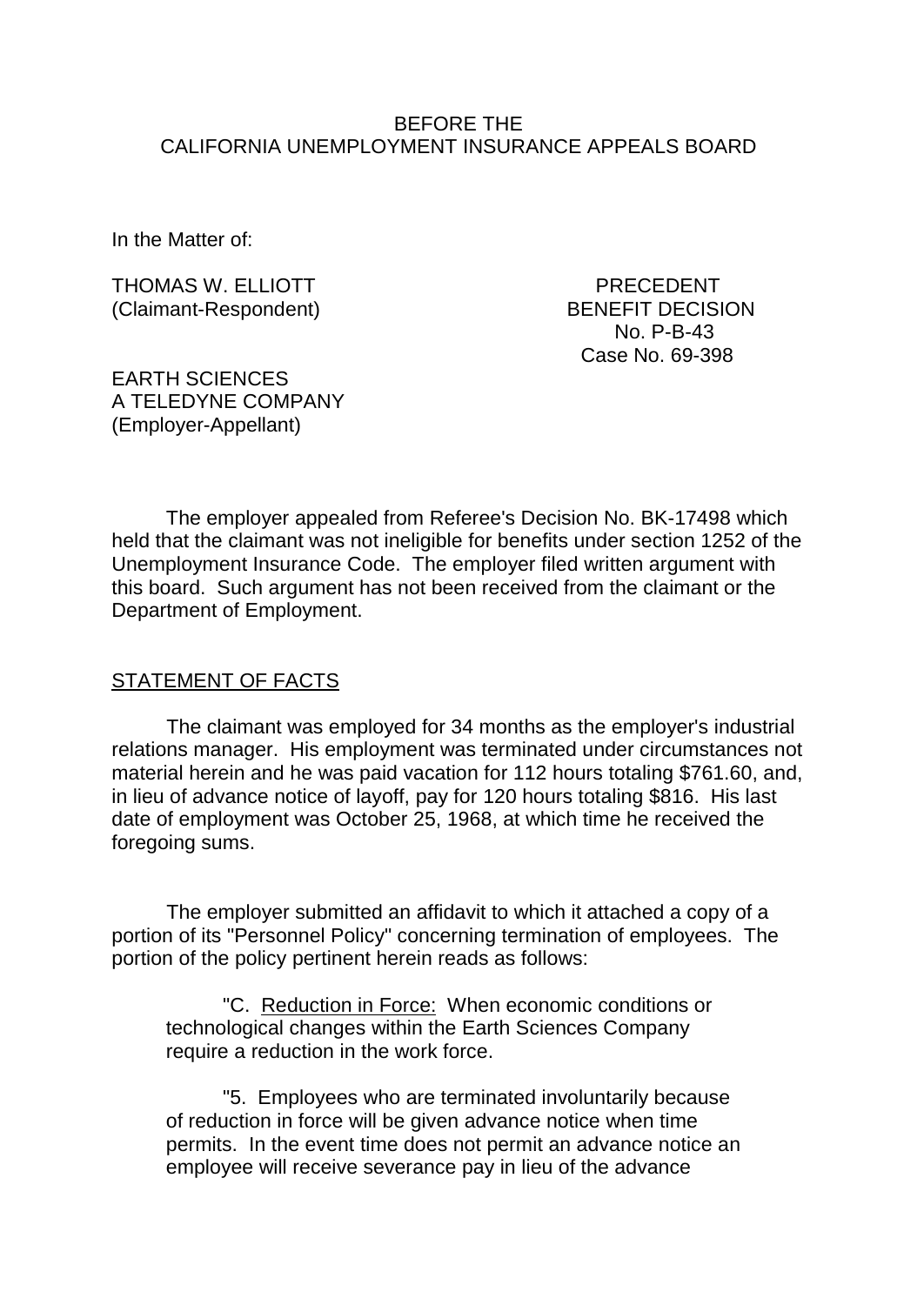notice, or a combination of advance notice and severance pay. Employees who have been employed continuously for a period of less than six months by the Earth Sciences Company or another Teledyne organization will receive no notice. Employees who have been employed more than six months but less than 12 months by Earth Sciences Company or another Teledyne organization will receive one week notice or severance pay. Employees who have been employed continuously for a period in excess of 12 months, but less than two years, by the Earth Sciences Company or another Teledyne organization, will receive two weeks notice or severance pay. Employees who have been employed continuously by Earth Sciences or another Teledyne organization in excess of two years, but less than five years, will receive three weeks notice or severance pay. Employees who have been employed by Earth Sciences or other Teledyne organization for five or more years will receive one month notice or severance pay."

The issue before us is the proper allocation of the \$816, and the resulting effect, if any, on the claimant's entitlement to benefits.

## REASONS FOR DECISION

Section 1251 of the code provides that unemployment compensation benefits are payable from the Unemployment Fund to unemployed individuals who are eligible therefor.

Under section 1252 of the code, "An individual is 'unemployed' in any week during which he performs no services and with respect to which no wages are payable to him . . . ."

In Benefit Decision No. 6779, upon termination of employment the claimant received \$127.30 from the employer under an employer policy which provided for such pay upon a termination of employment where advance notice of such termination is not given to the employee by the employer. We held that such pay was pay in lieu of advance notice of layoff, and not severance pay, and therefore such pay was "wages" allocable to a period following termination of employment.

In Powell, et al. v. California Department of Employment, et al. (1965), 63 Cal. 2d 103, 45 Cal. Rptr. 136, 403 P. 2d 392, the court held that in light of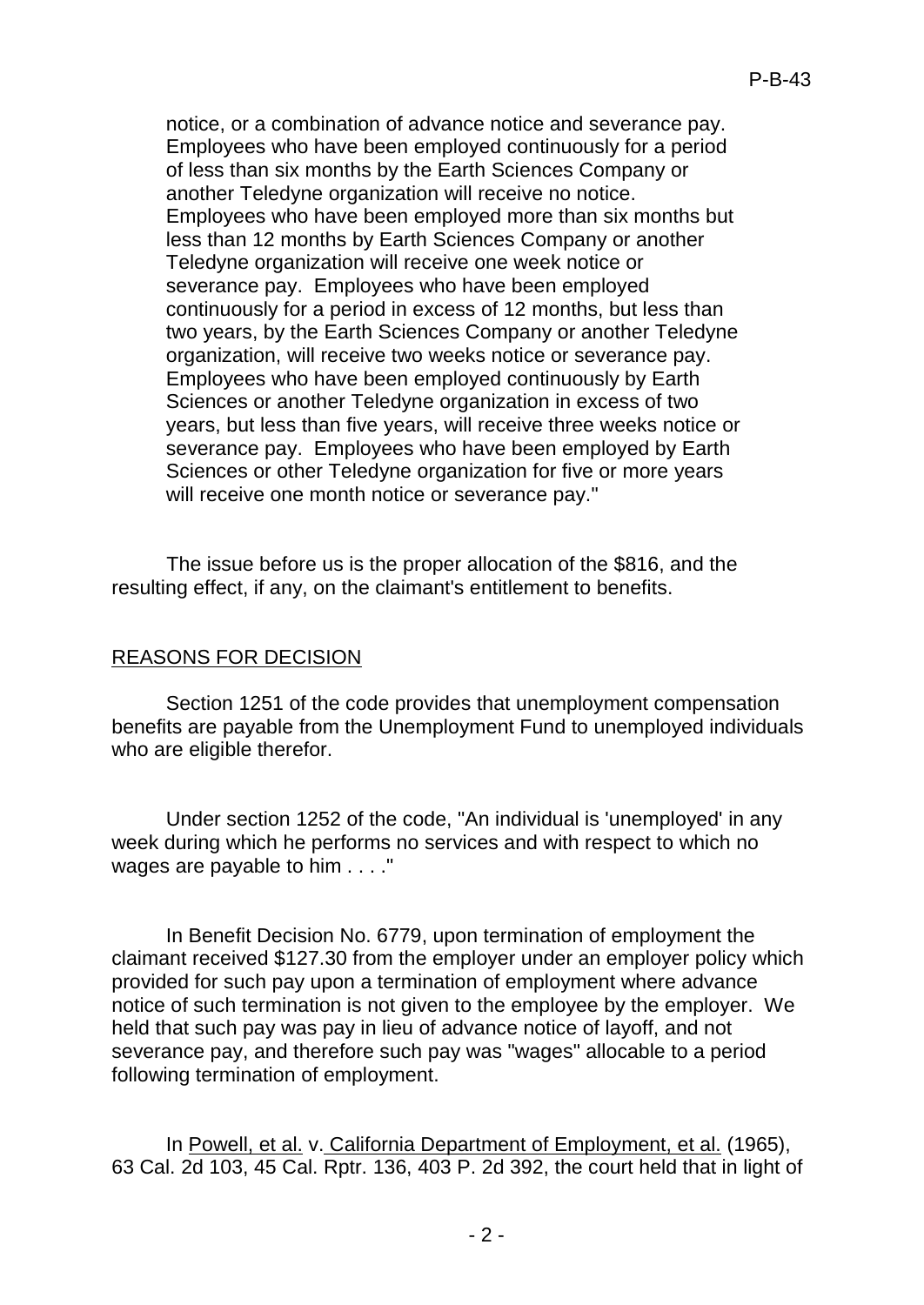the passage of section 1265 of the Unemployment Insurance Code, severance or dismissal pay was not "wages" and therefore such pay has no effect on a claimant's entitlement to benefits under the code. (We followed this reasoning in Benefit Decision No. 6771.) In reaching this conclusion the Supreme Court reasoned that in making a determination concerning the effect of a monetary payment by an employer upon the benefit rights of a claimant, the substance of the payment must be examined and that the mere label given to the payment is not controlling.

A reading of the cases so far cited, and also **Bradshaw v. California** Employment Stabilization Commission, et al. (1959), 46 Cal. 2d 608, 297 P. 2d 970 and Appeals Board Decision No. P-B-4, show that the substance or purpose of the payment of pay in lieu of notice and dismissal or severance pay is different.

The amount of pay in lieu of notice that is paid upon termination of employment is based upon length of service and the amount the person was being paid by the employer. The purpose of the pay is to compensate the employee for the employer's failure to give the employee any (or only partial) advance notice of the termination of the employment relationship.

The amount of dismissal or severance pay that is paid upon termination of employment is also based upon length of service and the amount the person was being paid by the employer. The purpose of such pay is "to tide the discharged employee over until he could secure employment" (Bradshaw case), or possibly, the purpose is to be a "partial compensation for the loss of anticipated future earnings, the present necessity to retain and acquire new skills, and the need to seek and acquire new jobs without seniority rights." (This was the position of the claimants in the Powell case, which position was not passed upon by the court.)

We must determine the substance or purpose of the payment involved herein in light of the above principles. Under these principles the pay involved herein is pay in lieu of advance notice of layoff. The fact that the words "severance pay" are used is not controlling.

In the instant case the required notice of the termination was not given by the employer and the payment was made in lieu of the required advance notice. The payment is therefore "wages" allocable to a period following termination of employment, and the claimant is ineligible for benefits for that period under section 1252 of the code.